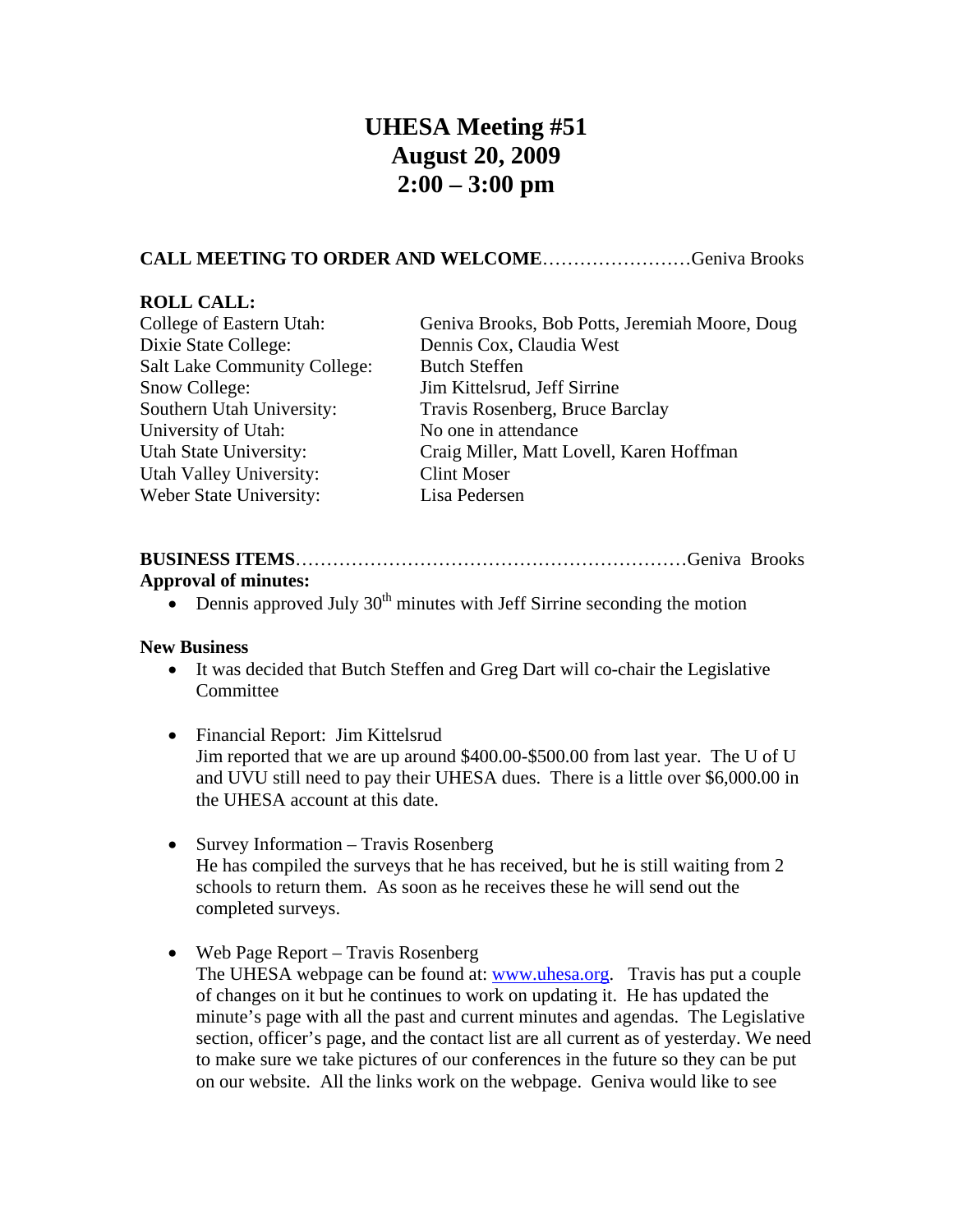UHESA'S by-laws on the website. Clint will try and find these and get them to Travis to put on the website.

- Staff Associations goals for each institution
	- CEU: Classified: Rewrite their constitution and bylaws and institute 2 year terms for officers Professional: They are waiting to read the survey's as they think these will help them come up with goals

Dixie: Classified: Establish current job descriptions for all positions on campus. Look at how employees are hired to make sure it is consistent. Dennis would like to hear from other institutions with how their institutions are set up with hiring new employees. He can be reached at:  $d\cos\omega/di\sin\omega$ . Snow, Weber & USU have committees in individual departments that review resumes, sort them out and then interview candidates.

Snow: Staff Assoc.: Their goal is to have a first meeting with their executive board.

SUU: Staff Assoc: Implement a voluntary leave policy (up to 8 hours) and how to track it. Get 6-8 people up to UHESA Day.

USU: Professional: They are looking at a couple of goals. They might scale back on the brown bag forums that are offered in order to save money. They would like the money used on Forums to go to extension areas and speak with legislatures.

UVU: Staff Assoc.: They came up with a list of several goals and these will go to committee chairs to decide what goals they will concentrate on. He will know more in the next few weeks.

Weber: Classified: Haven't met yet to discuss. They completed a goal from last year and they presented the Classified Staff employee for 2009. Their big goal is awareness so campus knows about their organization.

SUU meets with all staff twice a year. UVU does a fall and spring social with a small meeting included in it that includes their goals for the year as a staff assoc. These are usually held in the afternoon for 2 hours long so offices can split up. These are 1 hour sessions so office staff can all attend and take turns.

• Deseret News Article-Jeff

This article states that 2/3 of those let go in Higher Ed institutions were staff. It shows that faculty are favored over staff. Clint feels that articles like this are good for us to read and keep in our back pocket when we begin to have conversations with legislatures. At that time we can pull this out to support our